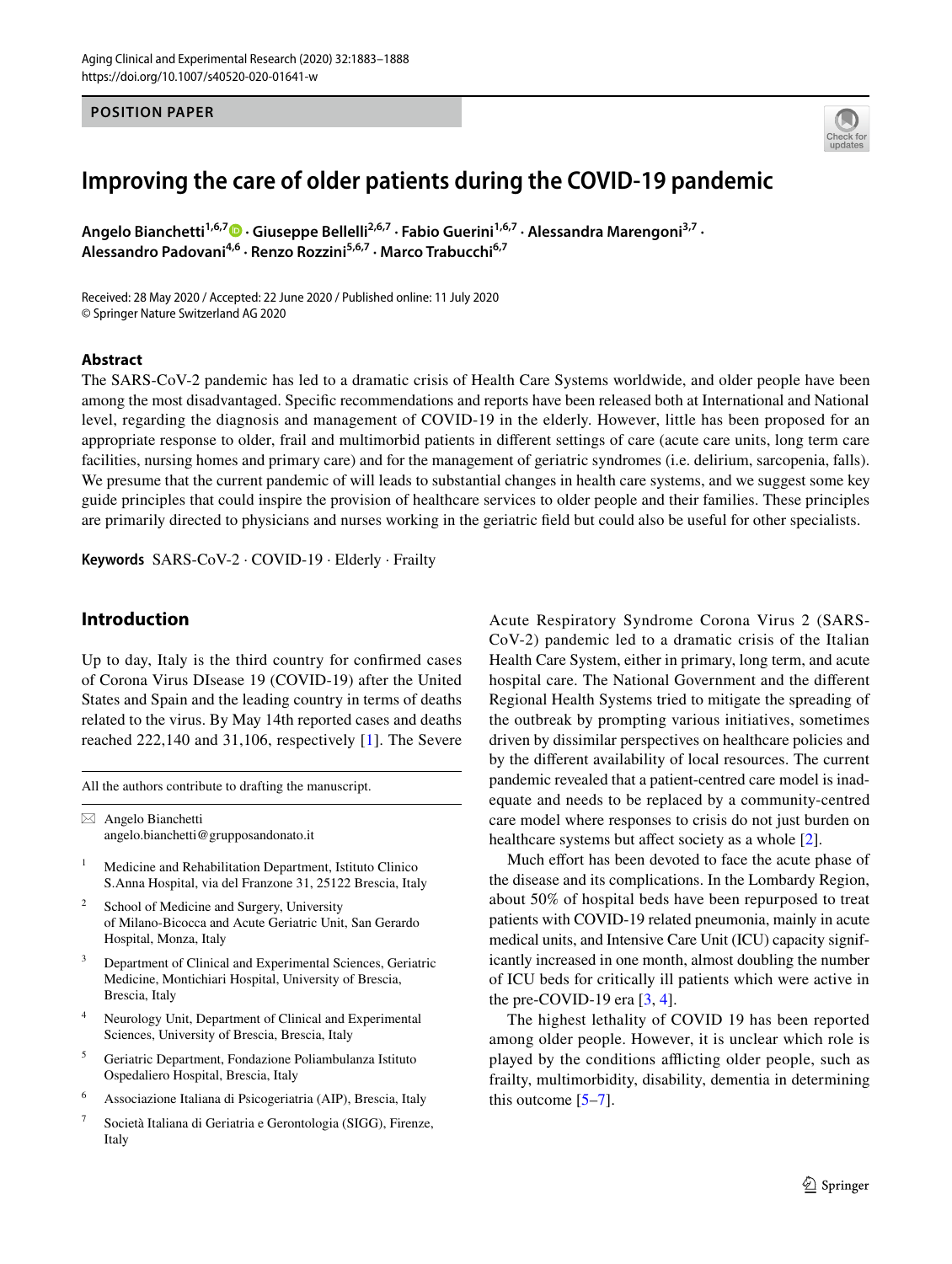Specifc recommendations have been released both at the International and National level, regarding the diagnosis and the management of SARS-CoV-2 disease in the elderly [\[8](#page-4-6)–[10\]](#page-4-7). However, little has been proposed for the appropriate care for older, frail and multimorbid patients in diferent settings of care (acute care units, long term care, nursing home, and primary care) and for the management of geriatric syndromes (i.e., delirium, sarcopenia, falls) [[11](#page-4-8)].

# **The COVID19 pandemic scenario**

The current scenario of COVID19 pandemic and its effects on social, clinical and health care organization levels are presented and discussed in the following points especially in relation to the Italian experience. We are nonetheless confdent that most indications could be important for other countries.

• Most people affected by severe COVID-19 are old and are at high risk of developing acute complications. A recent institutional report showed that the median age of patients dying of COVID-19 is 80 [IQR 73–85], which is more than 15 years higher than the median age of patients diagnosed with COVID-19 in Italy [\[12](#page-4-9)]. Current data suggest that people of age 70 and older represented about 85% of deaths in Italy [[13](#page-4-10)]. Data collected in hospitals show a clear correlation between age and mortality rates, which reaches 55% among very old patients (> 85 years). Moreover, 92% of hospital deaths occur among people aged 65 and over. Table [1](#page-1-0) shows mortality rates by different age groups in COVID-19 patients admitted to Covid Towers—acute medical units specifcally devoted to patients with respiratory failure due to COVID-19 related pneumonia—of the Sant'Anna Hospital, Fondazi-

<span id="page-1-0"></span>**Table 1** Mortality rates in hospital patients admitted for COVID-19 in the medium acute care unit

| Age         | Number of<br>admitted<br>patients | Mortality, num- | Mortality in the<br>ber (percentage) non COVID-19 era<br>(percentage) $(\%)$ |
|-------------|-----------------------------------|-----------------|------------------------------------------------------------------------------|
| < 55        | 273                               | 12(4%)          |                                                                              |
| $55 - 64$   | 296                               | 29 (10%)        | 3                                                                            |
| $65 - 74$   | 506                               | 119 (24%)       | 4                                                                            |
| $75 - 84$   | 517                               | 222 (43%)       | 5                                                                            |
| 85 and more | 188                               | 104 (55%)       | 9                                                                            |
| Global      | 1780                              | 486 (27%)       | 4                                                                            |

The table shows the number of patients admitted to our Covid Towers by diferent age groups, number, frequency of deaths; and frequency of deaths observed in the previous years

A chi-square test of independence was performed to examine the relation between age and the mortality;  $p < 0.00001$ 

one Poliambulanza-Istituto Ospedaliero, and Geriatric Medicine, University of Brescia, Italy from February, 22 to April, 7, compared with the mortality in the same hospitals' wards within the previous year.

- A large number of reports on the clinical characteristics of patients afected by COVID-19 have highlighted the relevance of cardiovascular and metabolic comorbidities in explaining the excess of mortality among older people. However, to our knowledge, there are no studies assessing the impact of frailty, disability dementia or other geriatric syndromes, on patients' outcomes. Recent data suggest that the mortality rate in hospitalized subjects with severe dementia (i.e., with a Clinical Dementia Rating Scale≥3) reached 65% in patients with an average age of 80 years [[14](#page-4-11)].
- It is now widely accepted that one of the common presenting symptoms of older people affected by COVID-19 is delirium [\[15](#page-4-12)]. In frail patients, delirium is commonly hypoactive or mixed. Without an active screening hypoactive delirium can go undetected [[16](#page-4-13)]. Delirium is a strong predictor of mortality and its incidence in elderly patients hospitalized because of COVID-19 is urgently needed. We suggest to adopt screening protocols, such as 4AT, for the early diagnosis of delirium and to monitor psychological, behavioural, and physical functions and to implement non-pharmacological and pharmacological treatments for delirium patients [[17](#page-4-14)].
- No guidelines are available to improve the clinical approach to elderly people afected by COVID-19 along with disability and dementia.
- The risk of ageism is tremendously high. Likewise, the risk of not ofering comfort care to patients with poor prognosis is just as high.
- One of the major pitfalls of the current healthcare system that has been revealed by the pandemic is the risk of ageism. In the current COVID-19 tragedy, ageism can be summarized as the exclusion of persons from interventions just because they were "old". Geriatric medicine has produced substantial evidence showing that chronological age needs to be placed side by side by concepts like frailty and disability which better defne the health status and future prognosis of older persons [\[18](#page-4-15)]. Unfortunately, the emergency has brought everyone back to the disease-era forgetting the patient-era, forgetting the importance of the biology of ageing, leading to dramatic medical care decisions mostly based on chronological age [[19](#page-4-16)].
- The impact of COVID-19 has been devastating on long term care (LTC) facilities, with both high prevalence and mortality among residents [[20\]](#page-4-17). Data about nursing homes recently collected by the Italian N.I.H. through a survey in the Lombardy Region demonstrated a mortality rate fourfold higher than expected in LTC, even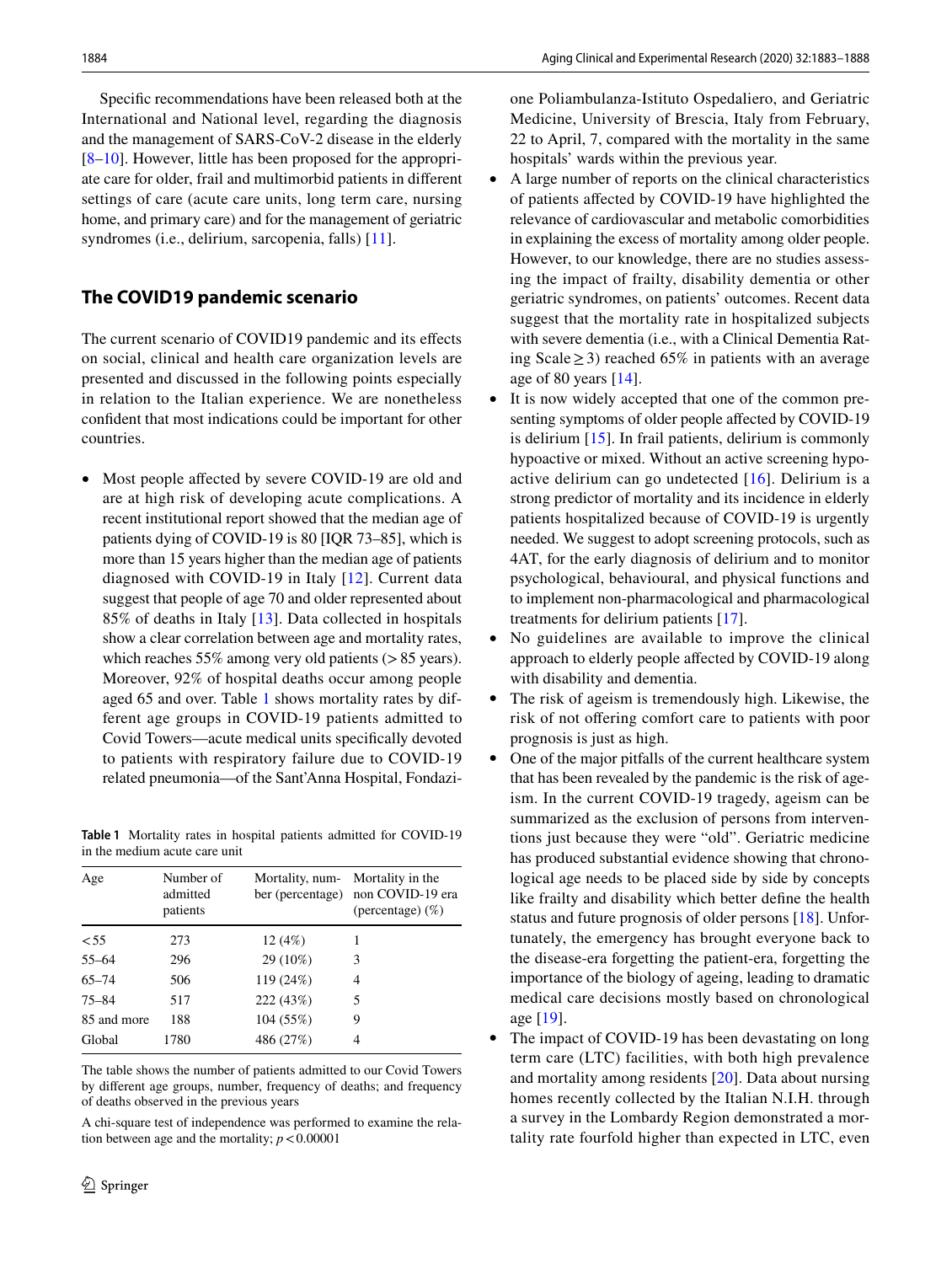if in only half of the cases a relation with COVID-19 can be demonstrated [[21\]](#page-5-0). These data can be explained by the initial scarcity of diagnostic tests performed in these facilities, mainly for economic and structural reasons. This led to a delay in the isolation procedures for infected residents. Other factors that could explain the spread of the disease in LTC settings are the initial scarcity of personal protective equipment (PPE) and the lack of early and clear emergency management procedures (the frst operational indications were released one month after the outbreak began).

- There are still insufficient data about the lethality of COVID-19 in community-dwelling older people. Often, older subjects who died at home have not been tested either before or after death. Indeed, some Regions in Italy did not adopt policies of early contact tracing, limiting the use of diagnostic testing. This is probably one of the reasons for the rapid spread of COVID-19 in Lombardy compared to other Italian Regions [[22\]](#page-5-1). Furthermore, COVID-19 has shown to often spread in specifc "social" and "family" clusters. This has determined the loss of entire groups of older people, with a psychological and social impact very difficult to quantify. Italy is a decentralized country, and the organization of home care and the role of General Practitioners (GPs) are quite diferent among diferent Regions. In some areas, GPs could not carry out or prescribe diagnostic swabs for the identifcation of SARS-CoV-2. Some GPs lacked an adequate training, a sufficient supply of PPE and a clear coordination with health departments and institutions [[23\]](#page-5-2).
- The lockdown established by the Italian Government as well as the spread of COVID-19 among healthcare workers led to a reduction, and in some cases to the suppression, of home care services usually provided to frail older people (day-care, home care assistance, Alzheimer services). Additionally, the isolation from their relatives may have had, though it was not fully examined, consequences on the psychological, cognitive, behavioural and physical status of older and frail people.

# **The key principles for the care of older people in the COVID‑19 pandemic**

Hypothesizing that the pandemic of COVID-19 will lead to substantial changes in the health and social systems, we suggest some key guide principles that could inspire the provision of care services to older people and their families. These principles are especially directed to physicians and nurses working in geriatric felds but should also be considered by other specialties (Table [2\)](#page-3-0).

#### **Older person living at home**

Proactive assessment and remote care systems of older people living at home can improve the diagnosis of COVID-19 and can help allocate resources for care and medications. For instance, symptoms typically related to COVID-19 as well as nonspecifc symptoms and signs which may lead to suspect a new infection in an old individual—i.e., delirium, behavioural disturbances, falls and changes in functional status could be daily monitored by General Practitioners and family Nurses.

The presence of caregivers and their need for further support, particularly if they are caring for demented and disabled patients, should be periodically evaluated. This might also help to identify burnout in formal and informal caregivers. Caregivers' burnout is a known risk factor for negative outcomes and may worsen the well-being of the patient [[24](#page-5-3)]. Older people living at home in self-isolation, in particular those afected by chronic conditions, need surveillance to ensure adherence to pharmacological treatments, and access to nutritious food, social and mental health support and information to maintain their emotional well-being [\[25](#page-5-4)].

Specific questionnaires administered by phone were recently developed to identify and monitor symptoms, to evaluate living conditions, and to assess the impact of the social distancing rules [[26\]](#page-5-5). Social isolation and loneliness have long term negative health outcomes in the elderly. The current pandemic and the resulting social distancing rules have exacerbated these challenges in older adults by worsening social isolation and loneliness among those who live alone or are frail, even afecting the well-being of older adults with previously active and healthy social lives. The identifcation of the elderly at risk and the implementation of specifc strategies could reduce the efects of sustained social distancing [[27\]](#page-5-6).

Immediately after COVID-19 is suspected medical and nursing support must be provided at home. This should include a swab test, pharmacological treatment and if needed, oxygen therapy. The main objective of this approach is to limit the hospitalization of patients. To guarantee the provision of medical and nursing support at home, it is important to ensure the continuity of assistance as well as the availability of drugs and devices. GPs and other professionals must be enabled to work safely and share standardized protocols of assessment and clinical management for COVID-19 patients.

The clinical course of the disease and eventual side efects of medications should be regularly evaluated. Family members should be instructed to protect themselves from the risk of infection. GPs should consider hospitalization in case of worsening symptoms (i.e., fever, fatigue, dyspnoea, change of consciousness) or whenever the family is unable to provide adequate support.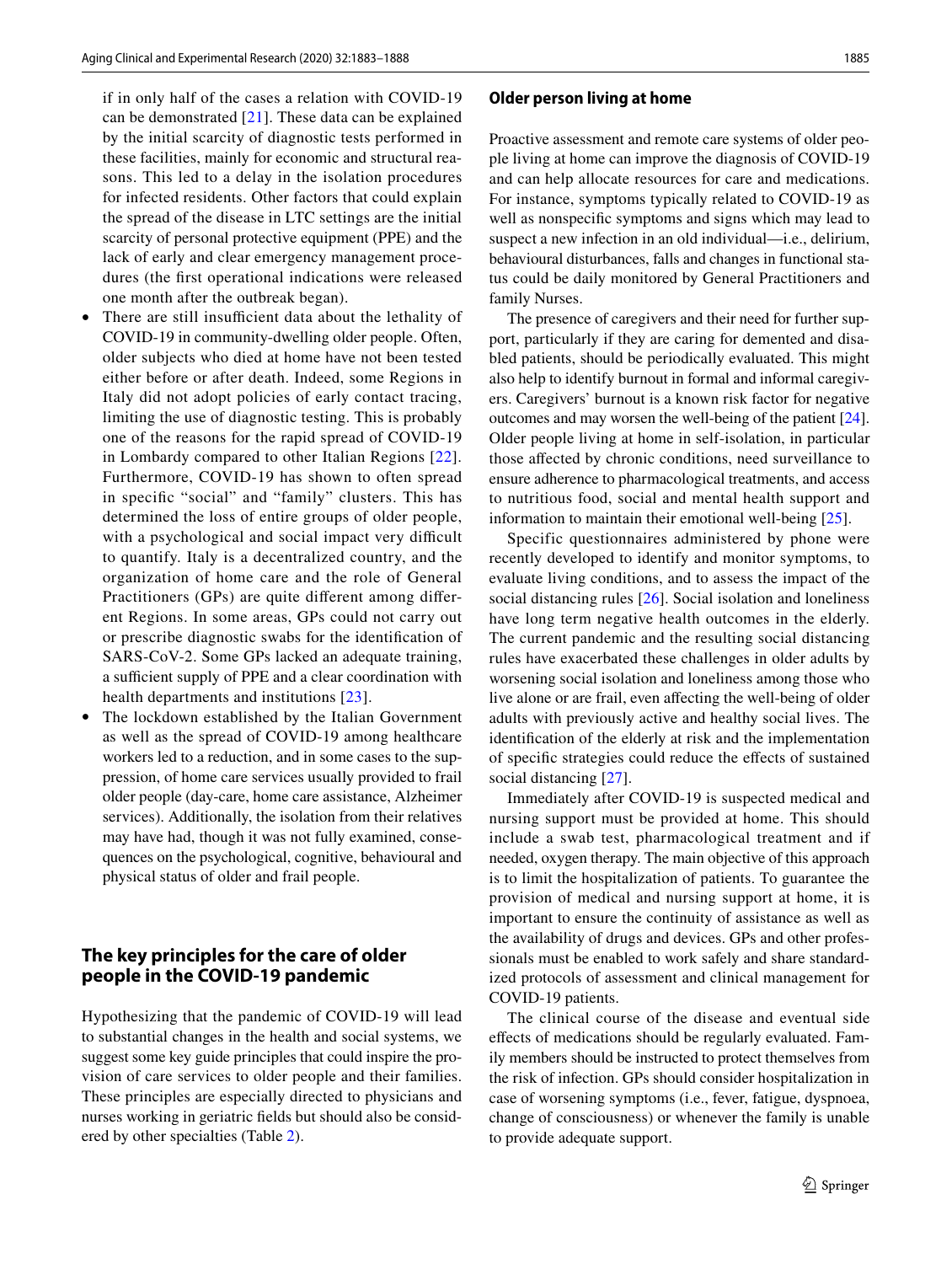#### <span id="page-3-0"></span>**Table 2** Key principles for the care of older people in the COVID-19 pandemic

| Older living at home                                                                                                                                                                                                                            |
|-------------------------------------------------------------------------------------------------------------------------------------------------------------------------------------------------------------------------------------------------|
| Proactive assessment by a general physician or family nurses to evaluate                                                                                                                                                                        |
| Development of typical COVID-19 symptoms and of atypical symptoms, such as sudden changes in cognitive status, onset of behavioural<br>disturbances or decline in functional status which may lead to suspect infection                         |
| Caregiving                                                                                                                                                                                                                                      |
| Treatment of chronic diseases                                                                                                                                                                                                                   |
| If COVID19 is suspected provide visit at home                                                                                                                                                                                                   |
| Performing rapid swab test                                                                                                                                                                                                                      |
| Start pharmacological treatment and evaluate oxygen need                                                                                                                                                                                        |
| Evaluate frailty, multimorbidity, geriatric syndromes, and side effects of treatments                                                                                                                                                           |
| Educate family members to manage isolation and protect the patients                                                                                                                                                                             |
| Assess the need of hospitalization                                                                                                                                                                                                              |
| Older in hospital                                                                                                                                                                                                                               |
| Establish patients' prognosis on admission and define the need of low, medium or high intensive care                                                                                                                                            |
| Implement protocols for the prevention and treatment of delirium, manage behavioural and functional complication, provide supportive and<br>palliative care                                                                                     |
| Plan the care after discharge                                                                                                                                                                                                                   |
| Older living in long term care facilities                                                                                                                                                                                                       |
| If typical or atypical symptoms of COVID19                                                                                                                                                                                                      |
| Perform confirmatory tests                                                                                                                                                                                                                      |
| Isolate positive cases                                                                                                                                                                                                                          |
| Provide specific and supportive treatment                                                                                                                                                                                                       |
| Evaluate the need of hospitalization for the (by assessing the life-expectancy, the general health status, the cognitive and functional status, and<br>the severity of symptoms) as well as the LTC ability to accomplish the goals of the care |
| Involve patient family in the rapeutic choices                                                                                                                                                                                                  |
| Provide PPEs and monitor the COVID-19 presence among care professionals                                                                                                                                                                         |
|                                                                                                                                                                                                                                                 |

### **Older patients needing hospitalization**

For older patients who need hospitalization, we suggest the creation of specifc areas within the hospitals, to guarantee treatments tailored for frail patients. For instance, it is well known that non-pharmacological approaches are more efective than pharmacological ones in the prevention and treatment of hyperactive delirium [[28](#page-5-7)].

Within geriatric COVID-19 hospital wards, protocols should be made available to establish the patient's prognosis on admission, to manage the behavioural and functional complications as well as to proactively defne post-discharge care. Low-intensity hospital wards, with high capacity for supportive and palliative care should also be arranged, with attention to comfort and end-of-life issues [\[29\]](#page-5-8) The rapid conversion of most hospital beds during the epidemic did not take these needs into adequate consideration, resulting in an insufficient differentiation in the levels of care and the lack of specifc services for the frail elderly.

### **Older living in long term care facilities**

Older residents in LTC facilities showing symptoms related to COVID-19 should be systematically and timely tested to isolate positive cases and to implement specifc pharmacological treatment and supportive care, along with oxygen treatment if needed [[30\]](#page-5-9). Asymptomatic residents who had contacts with confrmed cases should be tested and, if positive, isolated and periodically checked for specifc and nonspecifc symptoms. Hospitalization should be limited to cases that cannot be managed in LTC facilities, and should be considered only after an assessment of the patient's general health, cognitive and functional status and after an evaluation of patient's priorities and wills. Family involvement in choices regarding the treatment is recommended. Monitoring of possible contagion among health care professionals should be systematically carried out, and the availability and correct use of PPE should be periodically assessed [[31\]](#page-5-10).

## **Conclusion**

Despite the most severe consequences of the COVID-19 pandemic impact the elderly, geriatricians were not involved in health-policy decision-making, in the drafting of guidelines and in deciding the allocation of resources [\[32](#page-5-11)]. Here, we provide some practical indications to care for older patients afected by COVID-19 in diferent care settings. We are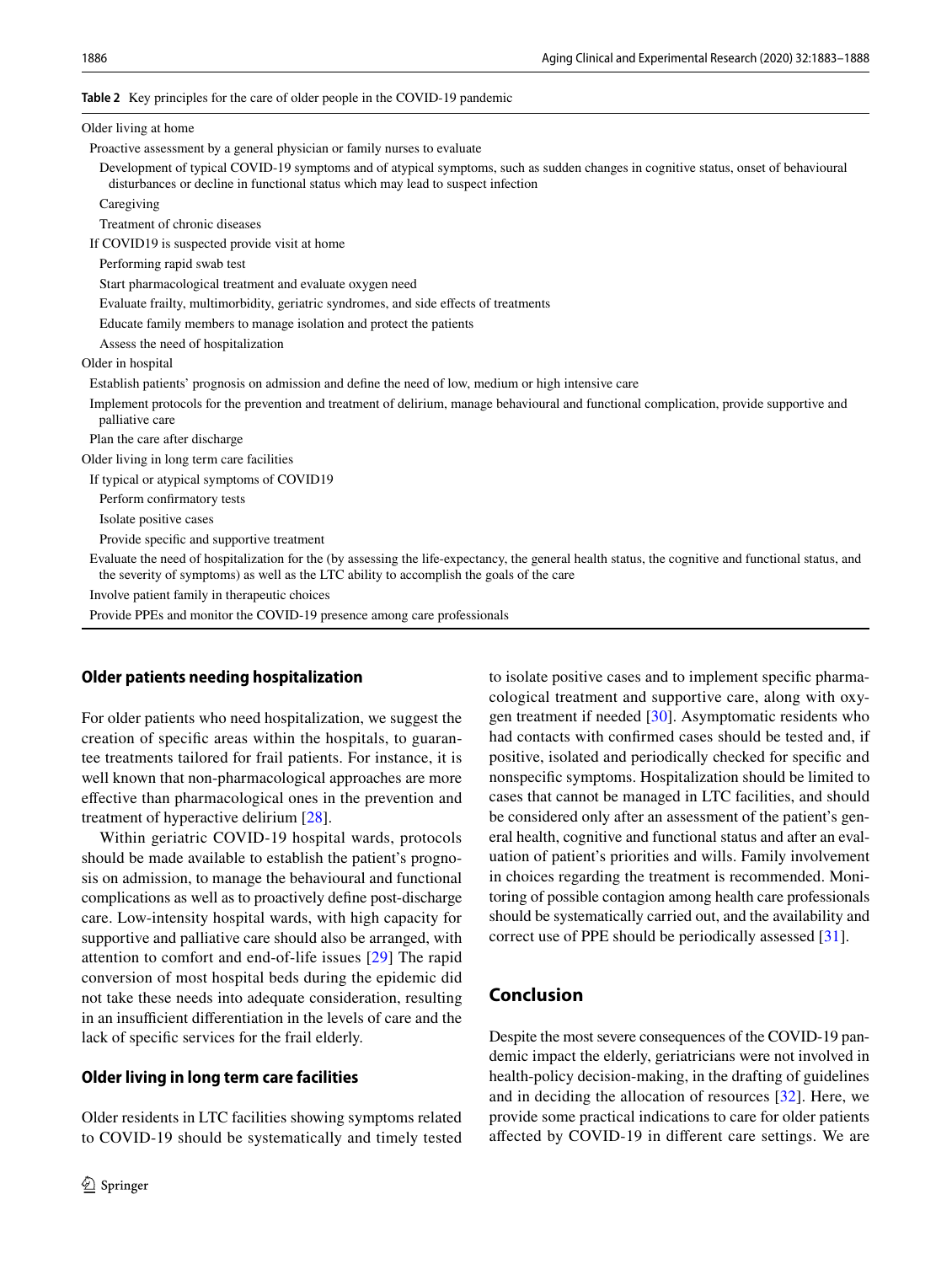aware of the difficulty in applying these recommendations, mainly because of the fragmentation of the Italian social and healthcare system in terms of organization and resources. COVID-19 has resulted in a surge of ageism by the public. The fact that the majority of those who die from the virus are older adults has been regarded with a kind of relief by the general population; this pushes us to recall the fact that, as the elderly are at a higher risk from COVID-19, we must all act to support and protect the elderly people who live alone in the community, the more frail and those living in LTC [\[33\]](#page-5-12). Older patients are known to have an increased risk of severe SARS-CoV-2 infection, but it is unclear whether age per se is the main cause of this concurrence. Furthermore, the role of living conditions, comorbidity, frailty and specifc biological modifcations related to aging have not been fully understood.

In the frst phase of this pandemic actions of clinicians and institutions have often been driven by the need of the management of a dramatic crisis with too little time and too few resources to be allocated to the care of elderly and frail patients. We strongly believe that now the principles of geriatric medicine should be at the hearth of the care of COVID-19 patients since they are of the utmost importance to provide the best possible care for elderly patients [\[34](#page-5-13)].

**Acknowledgements** We acknowledge Luca Bianchetti, MD, for the revision of the text.

**Author contributions** All authors contributed to the ideation of the article, the revision of the literature, the drafting and revision of the work. The authors declare that the work presented is original and has not been published elsewhere in any form or language (partially or in full).

**Funding** No funding.

**Data availability** Not applicable.

### **Compliance with ethical standards**

**Conflict of interest** The authors declare that they have no confict of interest.

**Ethics approval** this is a review study; no ethical approval is required.

**Consent to participate** Not applicable.

**Consent for publication** Not applicable.

**Code availability** Not applicable.

# **References**

<span id="page-4-0"></span>1. Word Health Organization. Coronavirus disease 2019 (COVID-19) Situation Report – 79. Available at: [https://www.who.int/docs/](https://www.who.int/docs/default-source/coronaviruse/situation-reports/20200514-covid-19-sitrep-115.pdf?sfvrsn=3fce8d3c_6) [defaultsource/ coronaviruse/situation-reports/20200514-covid-19](https://www.who.int/docs/default-source/coronaviruse/situation-reports/20200514-covid-19-sitrep-115.pdf?sfvrsn=3fce8d3c_6) [sitrep-115.pdf?sfvrsn=3fce8d3c\\_6](https://www.who.int/docs/default-source/coronaviruse/situation-reports/20200514-covid-19-sitrep-115.pdf?sfvrsn=3fce8d3c_6). Accessed 8 Apr 2020

- <span id="page-4-1"></span>2. Aronson L (2020) Age, complexity, and crisis—a prescription for progress in pandemic. N Engl J Med. [https://doi.org/10.1056/](https://doi.org/10.1056/NEJMp2006115) [NEJMp2006115](https://doi.org/10.1056/NEJMp2006115)
- <span id="page-4-2"></span>3. Grasselli G, Zangrillo A, Zanella A et al (2020) COVID-19 Lombardy ICU Network. Baseline characteristics and outcomes of 1591 patients infected with SARS-CoV-2 admitted to ICUs of the Lombardy Region, Italy. JAMA. [https://doi.org/10.1001/](https://doi.org/10.1001/jama.2020.5394) iama.2020.5394
- <span id="page-4-3"></span>4. Rozzini R, Bianchetti A (2020) COVID towers: low- and mediumintensity care for patients not in the ICU. CMAJ 192:E463–E464. <https://doi.org/10.1503/cmaj.75334>
- <span id="page-4-4"></span>5. Abbatecola AM, Antonelli-Incalzi R (2020) COVID-19 spiraling of frailty in older Italian patients. J Nutr Health Aging. [https://doi.](https://doi.org/10.1007/s12603-020-1357-9) [org/10.1007/s12603-020-1357-9](https://doi.org/10.1007/s12603-020-1357-9)
- 6. Ouslander JG (2020) Coronavirus-19 in geriatrics and longterm care: an update. J Am Geriatr Soc. [https://doi.org/10.1111/](https://doi.org/10.1111/jgs.16464) [jgs.16464](https://doi.org/10.1111/jgs.16464)
- <span id="page-4-5"></span>7. Cesari M, Proietti M (2020) Geriatric medicine in Italy in the time of COVID-19. J Nutr Health Aging. [https://doi.org/10.1007/s1260](https://doi.org/10.1007/s12603-020-1354-z) [3-020-1354-z](https://doi.org/10.1007/s12603-020-1354-z)
- <span id="page-4-6"></span>8. World Health Organization (2020) Infection prevention and control guidance for long-term care facilities in the context of COVID-19: interim guidance, 21 March 2020. World Health Organization. [https://apps.who.int/iris/handle/10665/331508.](https://apps.who.int/iris/handle/10665/331508) Accessed 21 Mar 2020
- 9. Centre for Disease Prevention and Control Preparing for COVID-19: Long-term Care Facilities, Nursing Homes. [https://www.cdc.](https://www.cdc.gov/coronavirus/2019-ncov/hcp/long-term-care.html) [gov/coronavirus/2019-ncov/hcp/long-term-care.html.](https://www.cdc.gov/coronavirus/2019-ncov/hcp/long-term-care.html) Accessed 7 Apr 2020
- <span id="page-4-7"></span>10. American Geriatrics Society (2020) American Geriatrics Society (AGS) policy brief: COVID-19 and assisted living facilities. J Am Geriatr Soc. <https://doi.org/10.1111/jgs.16510>
- <span id="page-4-8"></span>11. D'Adamo H, Yoshikawa T, Ouslander JG (2020) Coronavirus disease 2019 in geriatrics and long-term care: the ABCDs of COVID-19. JAGS. <https://doi.org/10.1111/jgs.16445>
- <span id="page-4-9"></span>12. Italian National Institute of Health. Characteristics of COVID-19 patients dying in Italy Report based on available data. [https://](https://www.epicentro.iss.it/en/coronavirus/bollettino/Report-COVID-2019_9_april_2020.pdf) [www.epicentro.iss.it/en/coronavirus/bollettino/Report-COVID](https://www.epicentro.iss.it/en/coronavirus/bollettino/Report-COVID-2019_9_april_2020.pdf) [-2019\\_9\\_april\\_2020.pdf](https://www.epicentro.iss.it/en/coronavirus/bollettino/Report-COVID-2019_9_april_2020.pdf). Accessed 9 Apr 2020
- <span id="page-4-10"></span>13. Onder G, Rezza G, Brusaferro S (2020) Case-fatality rate and characteristics of patients dying in relation to COVID-19 in Italy. JAMA.<https://doi.org/10.1001/jama.2020.4683>
- <span id="page-4-11"></span>14. Bianchetti A, Rozzini R, Guerini F et al (2020) Clinical presentation of COVID19 in dementia patients. J Nutr Health Aging. [https](https://doi.org/10.1007/s12603-020-1389-1) [://doi.org/10.1007/s12603-020-1389-1](https://doi.org/10.1007/s12603-020-1389-1)
- <span id="page-4-12"></span>15. Nanda A, Vura NVRK, Gravenstein S (2020) COVID-19 in older adults. Aging Clin Exp Res. [https://doi.org/10.1007/s40520-020-](https://doi.org/10.1007/s40520-020-01581-5) [01581-5](https://doi.org/10.1007/s40520-020-01581-5)
- <span id="page-4-13"></span>16. Bellelli G, Nobili A, Annoni G et al (2015) REPOSI (REgistro POliterapie SIMI) Investigators. Under-detection of delirium and impact of neurocognitive deficits on in-hospital mortality among acute geriatric and medical wards. Eur J Intern Med. 26:696–704
- <span id="page-4-14"></span>17. Vardy E (coordinator). British Geriatrics Society and European Delirium Association Old Age Psychiatry Faculty (Royal College of Psychiatrists). Coronavirus: Managing delirium in confrmed and suspected cases. Update 25 march 2020. Available at: [https](https://www.bgs.org.uk/resources/coronavirusmanaging-delirium-in-confirmed-and-suspected-cases) [://www.bgs.org.uk/resources/coronavirusmanaging-delirium-in](https://www.bgs.org.uk/resources/coronavirusmanaging-delirium-in-confirmed-and-suspected-cases)[confrmed-and-suspected-cases](https://www.bgs.org.uk/resources/coronavirusmanaging-delirium-in-confirmed-and-suspected-cases)
- <span id="page-4-15"></span>18. Cesari M, Marzetti E, Thiem U et al (2016) The geriatric management of frailty as paradigm of "The end of the disease era". Eur J Intern Med 31:11–14
- <span id="page-4-16"></span>19. Fraser S, Lagacé M, Bongué B et al (2020) Ageism and COVID-19: What does our society's response say about us? Age Ageing. <https://doi.org/10.1093/ageing/afaa097>
- <span id="page-4-17"></span>20. McMichael TM, Currie DW, Clark S NG et al (2020) Epidemiology of Covid-19 in a long-term care facility in King County,